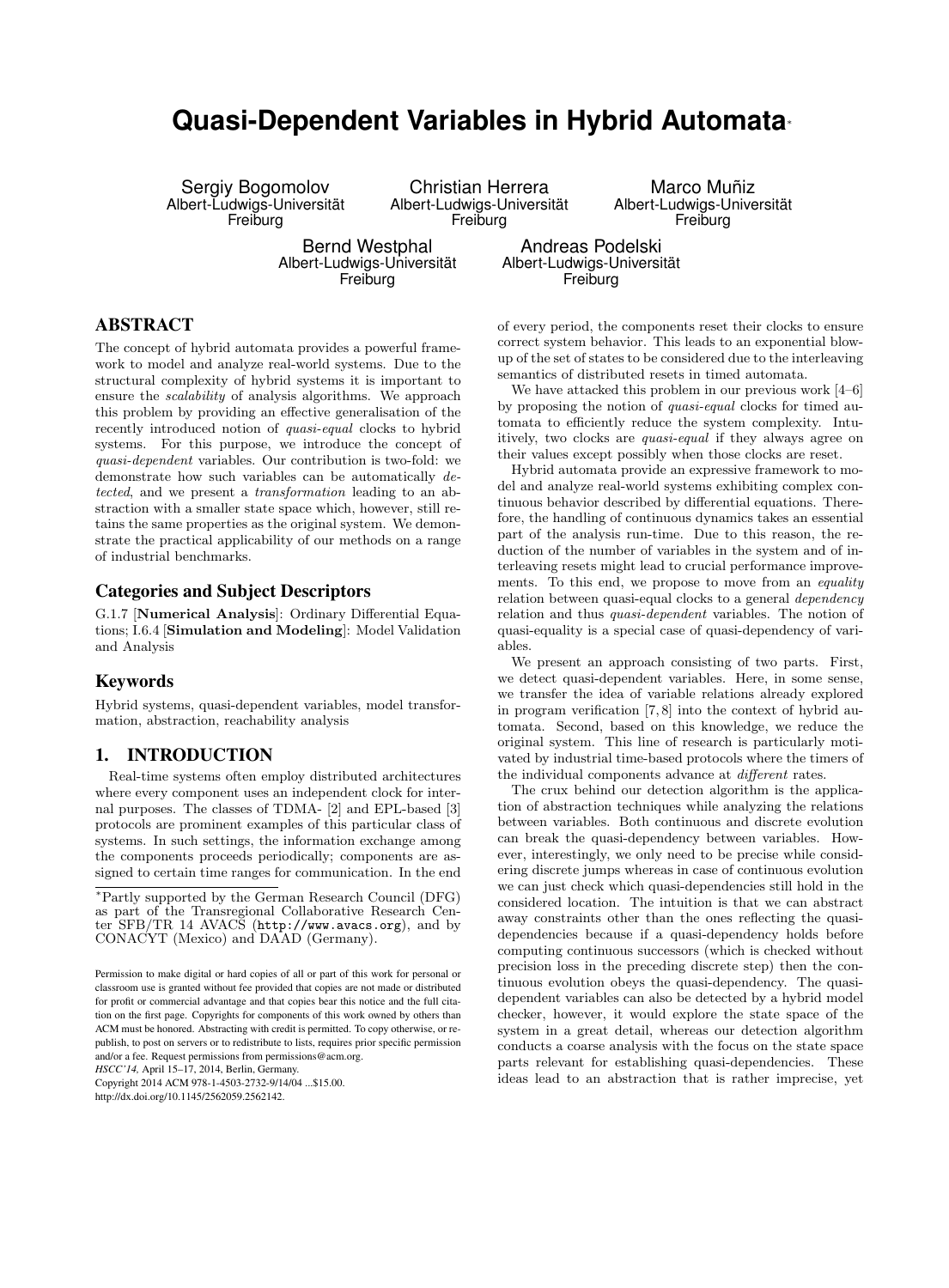results in a dramatic performance improvement of quasidependent variables detection.

Our transformation replaces quasi-dependent variables by one representative variable and updates the system structure appropriately. Properties of the original system are reflected, that is, a forbidden configuration is reachable in the transformed system if and only if it is reachable in the original system. System complexity is reduced in two ways. First, we reduce the number of variables in the system. This step alone leads to a more efficient system handling as the underlying data structures become more compact. Furthermore, in many cases we can achieve an even larger performance boost by completely avoiding interleavings of resets of quasi-dependent variables.

The paper is organized as follows. Section 2 introduces necessary preliminaries. Section 3 describes and discusses the concept of quasi-dependency. The detection algorithm is discussed and evaluated in Section 4, the transformation in Section 5. We conclude the paper with Section 6.

#### *Related Work.*

The state space reduction for different classes of systems by deriving dependencies between their variables has been an active research topic since the inception of the area of verification. In particular, deriving (affine) relationships between variables of a program is classical since [7, 8]. This idea has also been successfully applied to the domain of timed automata. Daws et al. [9] suggest an approach to reduce the number of clocks in a single automaton based on the notion of active and equal clocks. This work was extended by Daws et al. [10] to handle networks of automata. Active clocks were used by Etienne [11] to analyze paramet- ´ ric timed automata. The work [12] proposes an abstraction method for a restricted class of systems with multiple clocks being activated in a sequential manner for some bounded time. Clearly, with our approach we can handle timed automata as a subclass of hybrid automata, however, we impose weaker structural requirements compared to the above mentioned works.

In the scope of hybrid automata, dependency detection and appropriate reduction becomes especially complicated. The main efforts in this area were concentrated towards reducing hybrid automata by finding appropriate (bi-)simulation relations. In particular, Pappas [13] and van der Schaft [14] presented a theoretical framework of bisimulation for linear systems. The idea of simulation was extended to its approximate version by Girard et al. [15] where the distance between the observed behavior of the reduced and original should be bounded. Finally, the notion of approximate simulations was lifted to hybrid automata by Girard et al. [16].

In this paper, we pose weaker requirements on the structure of the reduced system. Departing from strong bisimulation towards weak bisimulation between the reduced and original systems allows us to completely eliminate some configurations which are induced by interleavings. In order to ensure the preservation of the property to be checked, we rewrite the property itself. In this way, we access the information which is no longer explicitly encoded in the reduced system.

#### 2. PRELIMINARIES

In the following, we recall the definitions of hybrid automata [17], (non-Zeno) run, and observable behaviour for self-containedness. In addition, we introduce the notions of update point and instantaneous valuations. The latter denotes the non-empty, possibly non-singleton set of valuations observable at a given point in time.

Given a set of real-valued variables  $Var$ , we use  $V$  to denote the set ( $Var \rightarrow \mathbb{R}$ ) of valuations of Var. A hybrid automaton is a tuple  $\mathcal{H} = (Loc, Var, Lab, Edge, Act, Inv,Init)$ where Loc is a finite set of locations, Var is a finite set of real-valued variables, Lab is a set of synchronisation labels including the *stutter label*  $\tau \in Lab$ , Edge  $\subseteq Loc \times$  $Lab \times 2^{V^2} \times Loc$  is a finite set of directed *edges* including a *stutter edge*  $(\ell, \tau, id, \ell)$  for each location  $\ell \in Loc$ . An edge  $(\ell, a, \mu, \ell')$  from location  $\ell$  to  $\ell'$  is labelled with a label  $a \in Lab$  and a conditional update  $\mu$ . Act : Loc  $\rightarrow 2^{\mathbb{R}^+_0 \rightarrow V}$ is a function which assigns a set of *activities*  $f : \mathbb{R}^+_0 \to V$ to each location. The activity sets are time-invariant, i.e., for each  $t' \in \mathbb{R}_0^+$ ,  $f \in Act(\ell)$  implies  $(f + t) \in Act(\ell)$ , where  $(f + t)(t') = f(t + t')$ . Inv: Loc  $\rightarrow 2^V$  is a function which assigns an *invariant*  $Inv(\ell) \subseteq V$  to each location  $\ell$ , and *Init* :  $Loc \rightarrow 2^V$  is a function which assigns an *initial value invariant Init*( $\ell$ )  $\subseteq$  V to each location  $\ell$ . Locations  $\ell$  with  $Init(\ell) \neq \emptyset$  are called *initial locations*.

A network  $\mathcal{N} = \{ \mathcal{H}_1, \ldots, \mathcal{H}_n \}$  is a finite set of hybrid automata each with variables Var and with pairwise disjoint sets of locations. We write  $\mathcal{H} \in \mathcal{N}$  if and only if  $\mathcal{H} \in \{\mathcal{H}_1, \ldots, \mathcal{H}_n\}.$  We use  $Lab(\mathcal{H}), Edge(\mathcal{H}),$  etc. to denote the set of labels, edges, etc. of automaton H.

The *operational semantics* of a network  $\mathcal N$  is defined by the (labelled) transition system

$$
\mathcal{T}(\mathcal{N}) = (\text{Conf}(\mathcal{N}), \Lambda, \{\stackrel{\lambda}{\to} \mid \lambda \in \Lambda\}, C_{\text{ini}})
$$

where  $Conf(\mathcal{N}) = Loc \times V$ , and  $\Lambda := (\mathbb{R}_0^+ \times Act(\mathcal{N})) \cup$ <br> $\bigcup_{1 \leq i \leq n} Lab_i$  is the set of transition labels. The set of con- $\bigcup_{1 \leq i \leq n} Lab_i$  is the set of transition labels. The set of configurations  $Conf(N)$  consists of pairs of location vectors  $\vec{l} =$  $\langle \ell_1, \ldots, \ell_N \rangle \in \times_{i=1}^n Loc(\mathcal{H}_i)$  and valuations. We write  $\ell_{s,i}$ ,  $1 \leq i \leq N$ , to denote the location that automaton  $\mathcal{H}_i$ assumes in a configuration  $s = \langle \vec{\ell_s}, \nu_s \rangle$  and  $\nu_s$  to denote  $\nu_s|_{Var}$ . The set of initial configurations is  $C_{ini} = \{ \langle \vec{\ell}, \nu \rangle \in$  $Conf(\mathcal{N}) \mid \nu \in \bigcap_{1 \leq i \leq n}Init_i(\ell_i)\big\}$ . There is a discrete transition  $s \stackrel{a}{\rightarrow} s'$  from configuration  $s = \langle (\ell_1, \ldots, \ell_n), \nu \rangle$  to configuration  $s' = \langle (\ell'_1, \ldots, \ell'_n), \nu' \rangle$  if and only if there are edges  $(\ell_i, a_i, \mu_i, \ell'_i) \in Edge_i, 1 \leq i \leq n$ , such that for each i, either  $a_i = a$ , or  $a_i = \tau$  and  $a \notin Lab_i$ , and the edges are enabled by valuation  $\nu$  and  $\nu'$  is an effect of the updates applied to  $\nu$ , i.e.  $(\nu, \nu') \in \bigcap_{1 \leq i \leq n} \mu_i$ ,  $\nu' \in \bigcap_{1 \leq i \leq n} Inv(\ell'_i)$ . There is a *time transition*  $s \xrightarrow{d,f} s'$  with delay  $d \in \mathbb{R}_0^+$  from configuration s to configuration s' if and only if action f is in  $\bigcap_{1 \leq i \leq n} Act(\ell_{s,i})$  and  $f(0) = \nu_s$ ,  $f(d) = \nu_{s'}$ ,  $\forall 0 \leq t \leq$  $d \bullet f(t) \in \bigcap_{1 \leq i \leq n} Inv(\ell_{s,i}).$ 

Note that multiple automata in a network can take labelled edges simultaneously; asynchronous labelled edges are only possible for local labels, i.e., labels that only occur in the set of labels of a single hybrid automaton  $\mathcal{H} \in \mathcal{N}$ .

Figure 1 shows an example of a network  $N$  consisting of the hybrid automata  $\mathcal{H}_1$  and  $\mathcal{H}_2$  with variables x and y. Variables x and y with respective initial values 0 and  $-3$ are set to 3 at the point in time 5. In the strict interleaving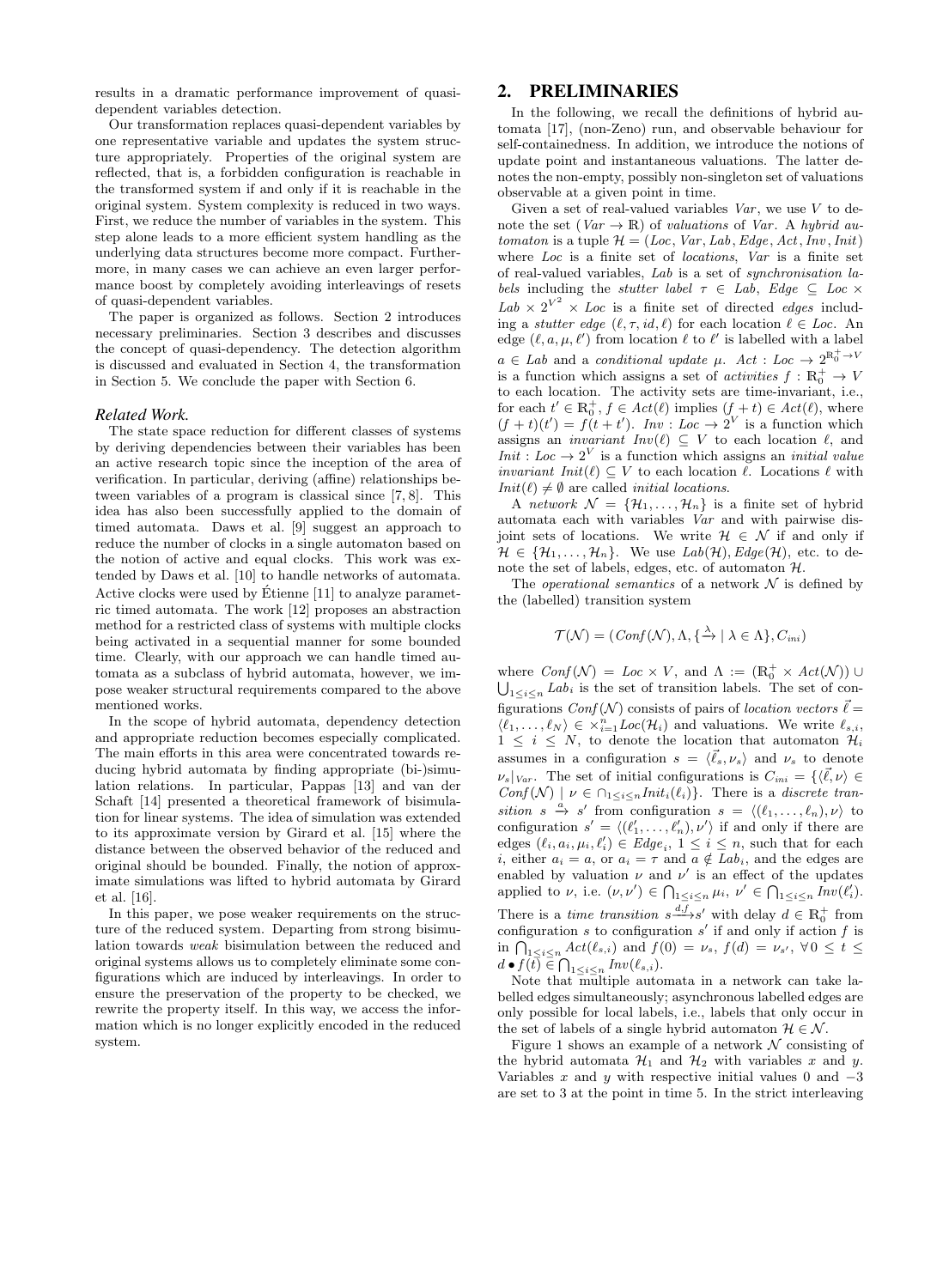

Figure 1: Example of a network  $\mathcal N$  of hybrid automata.



Figure 2: Observable behavior of variables x and y from  $\mathcal N$ .

semantics of networks of hybrid automata, these updates occur one after the other.

A sequence  $\pi = \langle \ell_0, \nu_0 \rangle, t_0 \stackrel{\lambda_1}{\longrightarrow} \langle \ell_1, \nu_1 \rangle, t_1 \stackrel{\lambda_2}{\longrightarrow} \cdots$  of timestamped configurations is called run of  $H$  if and only if  $\langle \ell_0, \nu_0 \rangle \in C_{ini}, t_0 = 0$ , and for all  $i \in \mathbb{N}_0$ , we have  $\lambda_{i+1} \in \mathring{L}ab$ and  $t_i = t_{i+1}$  or  $\lambda_{i+1} \in \{t_{i+1} - t_i\} \times Act$ , and the transition relation  $\langle \ell_i, \nu_i \rangle \frac{\lambda_{i+1}}{\lambda_{i+1}} \langle \ell_{i+1}, \nu_{i+1} \rangle$ . We use  $\Pi(\mathcal{H})$  to denote the set of all runs of  $H$ ; a hybrid automaton need not have a run.

One run of network N in Figure 1 is  $\pi = \langle (\ell_0, \ell_0), (0, -3) \rangle$ ,  $0 \xrightarrow{5,f} \langle (\ell_0, \ell_0), (5, 7) \rangle, 5 \xrightarrow{\tau} \langle (\ell_1, \ell_0), (3, 7) \rangle, 5$ 

 $\stackrel{\tau}{\rightarrow} \langle (\ell_1, \ell_1), (3, 3) \rangle$ , 5  $\stackrel{2, f}{\longrightarrow} \langle (\ell_1, \ell_1), (5, 7) \rangle$ , 7 · · ·

In the following, we assume infinite runs without Zeno behaviour, i.e. where the sequence of time stamps diverges. A configuration  $s$  is called *reachable* in  $H$  if and only if there is a run  $\pi \in \Pi(\mathcal{H})$  such that s occurs in  $\pi$ .

#### *Update Points and Instantaneous Valuations.*

The *observable behaviour* of run  $\pi$  is a function  $\mathcal{I}^{\pi} : \mathbb{R}^+_0 \to$ V which assigns to each point in time the valuation defined by an action during a non-zero delay in  $\pi$ , i.e.  $\mathcal{I}^{\pi}(t) :=$  $f_{i+1}(t-t_i)$  where  $i \in \mathbb{N}_0$  is the (unique) index such that  $t_i \leq t < t_{i+1}$  and  $\lambda_{i+1} = (d_{i+1}, f_{i+1})$ . Figure 2 shows the observable behaviour of the network in Figure 1 corresponding to the example run  $\pi$  above.

A point in time  $t \in \mathbb{R}_0^+$  is called *update point* of  $\pi$  if and only if a discrete transition occurs in  $\pi$  at  $t$ , i.e. if

$$
\exists i \in \mathbb{N}_0 \bullet \langle \ell_i, \nu_i \rangle, t_i \xrightarrow{a_{i+1}} \langle \ell_{i+1}, \nu_{i+1} \rangle, t_{i+1} \wedge t = t_{i+1}.
$$

We use  $\mathcal{U}^{\pi}$  to denote the set of update points of  $\pi$ , the index may be omitted if clear from context. The instantaneous valuations of  $\pi$  is a function  $\mathcal{V}^{\pi}: \mathbb{R}^+_0 \to 2^V \setminus \{\emptyset\}$  which assigns to each point in time the (non-empty) set of valuations that occur at that point in time, i.e.

$$
\mathcal{V}^{\pi}(t) := \{\mathcal{I}^{\pi}(t)\} \cup \{\nu_i \mid t_i = t\}.
$$

We use  $\mathcal{I}_x^{\pi}: \mathbb{R}_0^+ \to \mathbb{R}$  and  $\mathcal{V}_x^{\pi}: \mathbb{R}_0^+ \to 2^{\mathbb{R}} \setminus {\emptyset}$  to denote the functions which are point-wise defined as  $\mathcal{I}_x^{\pi}(t) := \mathcal{I}^{\pi}(t)(x)$ 

and  $\mathcal{V}_x^{\pi}(t) := {\{\nu(x) \mid \nu \in \mathcal{V}^{\pi}(t)\}\}$  for  $t \in \mathbb{R}_0^+$ , respectively. We may omit the superscript if it is clear from the context.

In the following we assume that a set of forbidden configurations for network  $\mathcal N$  is given in form of a *configuration* formula CF. CF is any logical connection of basic formulae over N which are given by the grammar  $\beta ::= \ell \mid \neg \ell \mid \varphi$ where  $\ell \in L_i$ ,  $1 \leq i \leq n$ , and where  $\varphi$  is any arithmetical constraint over the variables in Var. A basic formula  $\beta$  is satisfied by a configuration  $s \in Conf(\mathcal{N})$ , denoted by  $s \models \beta$ , if and only if  $\ell_{s,i} = \ell, \ell_{s,i} \neq \ell$ , and  $\nu_s \models \varphi$ , respectively. We say  $CF$  is reachable in  $N$  if only if there is a configuration s reachable in  $\mathcal{T}(\mathcal{N})$  which satisfies CF.

## 3. QUASI-DEPENDENT VARIABLES

In the following, we define quasi-dependency between variables in terms of the observable behaviour of a hybrid automaton. We discuss two alternative characterisations of quasi-dependency and show how quasi-dependency induces an equivalence relation.

Definition 1. (Quasi-f-Dependent Variables) Let  $x, y \in$ Var be two variables of the hybrid automaton  $H$ . We say x quasi-depends on y via function f, denoted by  $x \simeq_f y$ , if and only if for each run of  $H$  and for each point in time, the value of  $x$  in the observable behaviour is the value of  $f$ applied to the value of  $y$  in the observable behaviour, i.e. if

$$
\forall \pi \in \Pi(\mathcal{H}) \ \forall \, t \in \mathbb{R}_0^+ \bullet \mathcal{I}_x^{\pi}(t) = f(\mathcal{I}_y^{\pi}(t)).
$$

f is called *dependency function* for x wrt. y.  $\diamondsuit$ 

In the example of the network  $N$  from Figure 1, the variable x quasi-depends on y via dependency function  $f(z) =$  $2z-3$ . At time 5, there are configurations where their values don't satisfy  $f(y) = 2x - 3$ , but these configurations do not contribute to the observable behaviour as there is no delay possible afterwards (cf. Figure 2).

Note that dependency functions are in general not unique. For example, if only value a occurs in the observable behaviour of variable x and only value b for variable y, then  $x$ and y are quasi-dependent via any function f with  $f(a) = b$ .

We can alternatively state quasi-dependency using instantaneous valuations and update points. The instantaneous values of quasi-dependent variables are related by the dependency function f everywhere except for update points. At update points, the values given by the observable behaviour have to adhere to f.

LEMMA 3.1. Let  $x, y \in Var$  be two variables of the hybrid automaton H such that  $x \simeq_f y$  with dependency function f. Then  $x \simeq_f y$  if and only if  $\forall \pi \in \Pi(\mathcal{H})$  •

$$
\mathcal{V}_x^{\pi}\big|_{\mathbb{R}_0^+\setminus\mathcal{U}} = (f \circ \mathcal{V}_y^{\pi})\big|_{\mathbb{R}_0^+\setminus\mathcal{U}} \wedge \forall t \in \mathcal{U} \bullet \mathcal{I}_x^{\pi}(t) = f(\mathcal{I}_y^{\pi}(t))
$$

where  $f \circ \mathcal{V}_y^{\pi}$  is the set-valued function which yields the set of values obtained by applying f to all values in  $V_y$ .

The following lemma states a third approach to quasi-dependency: two variables are quasi-dependent if the accumulated duration where their values are not related by the dependency function is 0.

LEMMA 3.2. Let  $x, y \in Var$  be two variables of the hybrid automaton H. Let  $\pi \in \Pi(\mathcal{H})$  be a run of H. Let  $\Delta: \mathbb{R}^+_0 \to \{0,1\}$  be the characteristic function of the points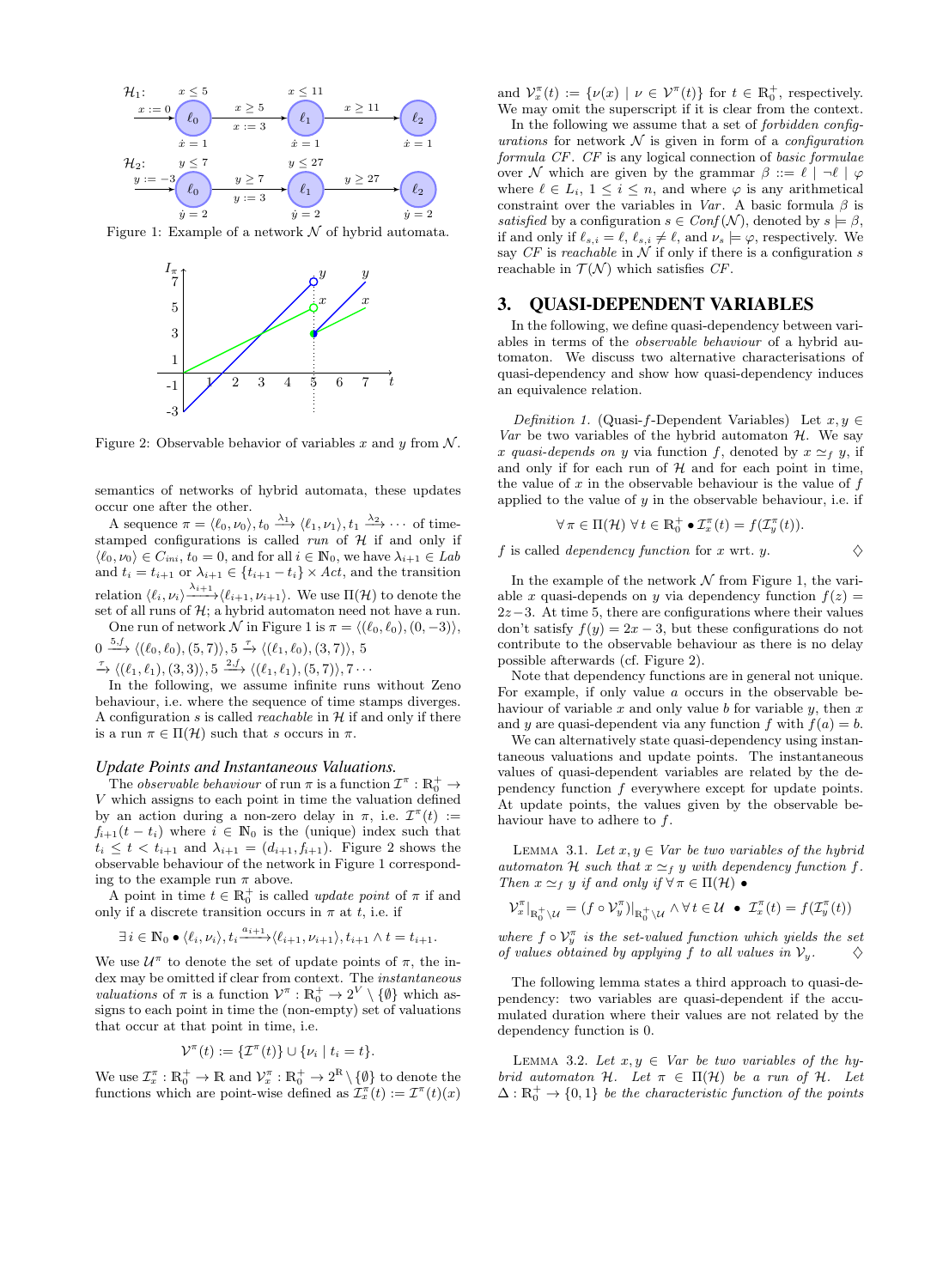in time where the value of  $x$  is not obtained by applying the dependency function  $f$  to the value of  $y$ , *i.e.* 

$$
\Delta(t) = \begin{cases} 1, & \text{if there exist } v \in \mathcal{V}_x^{\pi}(t), w \in \mathcal{V}_y^{\pi}(t) \text{ s.t. } v \neq f(w) \\ 0, & \text{otherwise.} \end{cases}
$$
  
Then  $x \simeq_f y$  implies  $\int_0^{\infty} \Delta(t) dt = 0.$   $\diamond$ 

Note that Lemma 3.2 is only an implication. The opposite direction does not hold, e.g., with actions that noncontinuously change their value at isolated points during a time transition. The integral is blind for such changes, in the observable behaviour (and thus for Definition 1) they are present.

Definition 2. (Quasi-Dependent Variables) Let  $x, y \in Var$ be variables of hybrid automaton  $H$ . We say x quasi-depends on y, denoted by  $x \equiv y$ , if and only if there exist dependency functions f and g such that  $x \simeq_f y$  and  $y \simeq_g x$ .

Quasi-dependency induces an equivalence relation as follows.

LEMMA 3.3 (EQUIVALENCE RELATION). Let  $\mathcal H$  be a hybrid automaton. Quasi-dependency  $\equiv$  is an equivalence relation on the variables Var of H.  $\Diamond$ 

In the following, we use  $\mathcal{QD}_\mathcal{N}$  to denote the set  $\{Y \in$  $Var/\equiv |1 \lt |Y|$  of equivalence classes of quasi-dependent variables of N with at least two elements. For each  $Y \in$  $\mathcal{QD}_{N}$ , we assume a designated representative variable denoted by rep(Y). For each  $x \in Y$ , we use rep(x) to denote  $rep(Y)$ .

LEMMA 3.4. Let  $x, y \in Var$  be variables of hybrid automaton H such that  $x \simeq_f y$  and  $y \simeq_g x$ . Then f is the inverse of g, i.e.

$$
\forall \pi \in \Pi(\mathcal{H}) \ \forall \, t \in \mathbb{R}_0^+ \bullet g(f(\mathcal{I}_y^{\pi}(t))) = \mathcal{I}_y^{\pi}(t). \qquad \diamondsuit
$$

Note that the notion of quasi-dependency of variables substantially generalizes the existing notion of quasi-equal clocks from [4]. Firstly, timed automata are a subclass of hybrid automata where all continuous variables increase with rate 1 and can only be assigned to 0. Two clocks in a timed automaton are quasi-equal if and only if they are quasi-dependent via the identity function.

#### 4. QUASI-DEPENDENCY DETECTION

For our detection of quasi-dependent variables in hybrid automata, we consider the well-known symbolic semantics of hybrid automata where sets of valuations are represented by so called *regions*. For the rest of this section, let  $H$  denote the hybrid automaton  $(Loc, Var, Lab, Edge, Act, Inv,Init).$ 

Definition 3. (Symbolic Semantics) The symbolic semantics of a hybrid automaton  $\mathcal H$  is defined by the region transition system  $\mathcal{T}(\mathcal{H}) = (Conf'(\mathcal{H}), \Longrightarrow, C_{ini})$  where

- $Conf'(\mathcal{H}) = Loc \times (2^V \setminus {\emptyset})$  is the set of configurations, consisting of pairs of a location and a set of valuations,
- $C_{ini} = \{ \langle \ell, Z \rangle \in Conf'(\mathcal{H}) \mid Z \subseteq Init(\ell) \}$  is the set of initial configurations, and
- $\Rightarrow$  is the transition relation where
	- there is a *discrete transition*  $\langle \ell, Z \rangle$  ⇒  $\langle \ell', Z' \rangle$ induced by edge  $(\ell, a, \mu, \ell') \in Edge$  if  $Z' = \{\nu' \mid$  $\exists \nu \in Z \bullet (\nu, \nu') \in \mu \text{ and } \nu' \in Inv(\ell')\},\$ and
	- there is a *time transition*  $\langle \ell, Z \rangle \Longrightarrow \langle \ell, Z' \rangle$  if  $Z' =$  $\{\nu' \mid \exists f \in \text{Act}(\ell), \nu \in \mathbb{Z}, t \in \mathbb{R}_0^+ \bullet f(0) = \nu \wedge$  $f(t) = \nu' \wedge \forall 0 \leq t' \leq t \bullet f(t') \in Inv(\ell) \}.$   $\diamond$

We call configurations where no flow of positive duration is possible, i.e. the only possible flow has duration zero, zero time configurations.

Definition  $\angle$ . (Zero time configuration) A configuration  $\langle \ell, Z \rangle$  is called *zero time*, if and only if the invariant of  $\ell$ does not allow time to elapse from any valuation in  $Z$ , i.e. if

$$
\forall f \in Act(\ell), \nu \in Z, t \in \mathbb{R}_0^+ \bullet f(0) = \nu \land f(t) \in Inv(\ell)
$$
  
 
$$
\land \forall 0 \le t' \le t \bullet f(t') \in Inv(\ell) \implies t = 0.
$$

We write  $zt(\ell, Z)$  if and only if  $\langle \ell, Z \rangle$  is zero time.  $\diamondsuit$ 

Note that the values of quasi-dependent variables are not related by the dependency function at most in zero time configurations, and that they may assume any value in zero-time configurations without violating quasi-dependency. Stated the other way around, quasi-dependecy is violated in each non-zero time configuration where the values of the variables are not related by the given dependency function. Thus our analysis tries to establish that for each transition sequence involving only zero-time configurations, whenever two variables are related by the quasi-dependency function when entering a zero-time configuration, they will be related by the quasi-dependency function again when entering a non zero-time configuration.

To this end, our analysis uses precise values for variables only during zero-time configurations. For non zero-time configurations, the relax operator only preserves the information which variables are related by which dependency function.

Definition 5. (Relax operator) The relax operator rlx applied to the configuration  $\langle \ell, Z \rangle$  of H over-approximates the region Z by a conjunction of the quasi-dependent functions it entails. Formally,  $\mathsf{rk}(\ell, Z) := \langle \ell, Z' \rangle$  where

$$
Z' = \bigwedge \{y = f(x) \mid x, y \in Var \text{ and } \forall g \in Act(\ell), \nu \in Z \bullet
$$

$$
g(0)(x) = \nu(x) \land g(0)(y) = \nu(y)
$$

$$
\implies \forall t \in \mathbb{R}_+^0 \bullet g(t)(y) = f(g(t)(x))\}.
$$

 $\overline{a}$ 

Our abstraction function (see below) depends on whether the given configuration is zero time. If it is zero time, then the abstraction goes as precise as possible by preserving all information in the given region. If the configuration is not zero time, then the abstraction will preserve only quasi-dependency relations. In practice, the number of zero time configurations is often small compared to the number of non-zero time configurations. Since for every non-zero time configuration the abstraction function maps given regions to much bigger ones, the size of the resulting abstract system is then much smaller than the corresponding concrete one.

Definition 6. (Zero time abstraction function) The abstraction function  $\alpha_{zt}$  applied to a configuration  $\langle \ell, Z \rangle$  leaves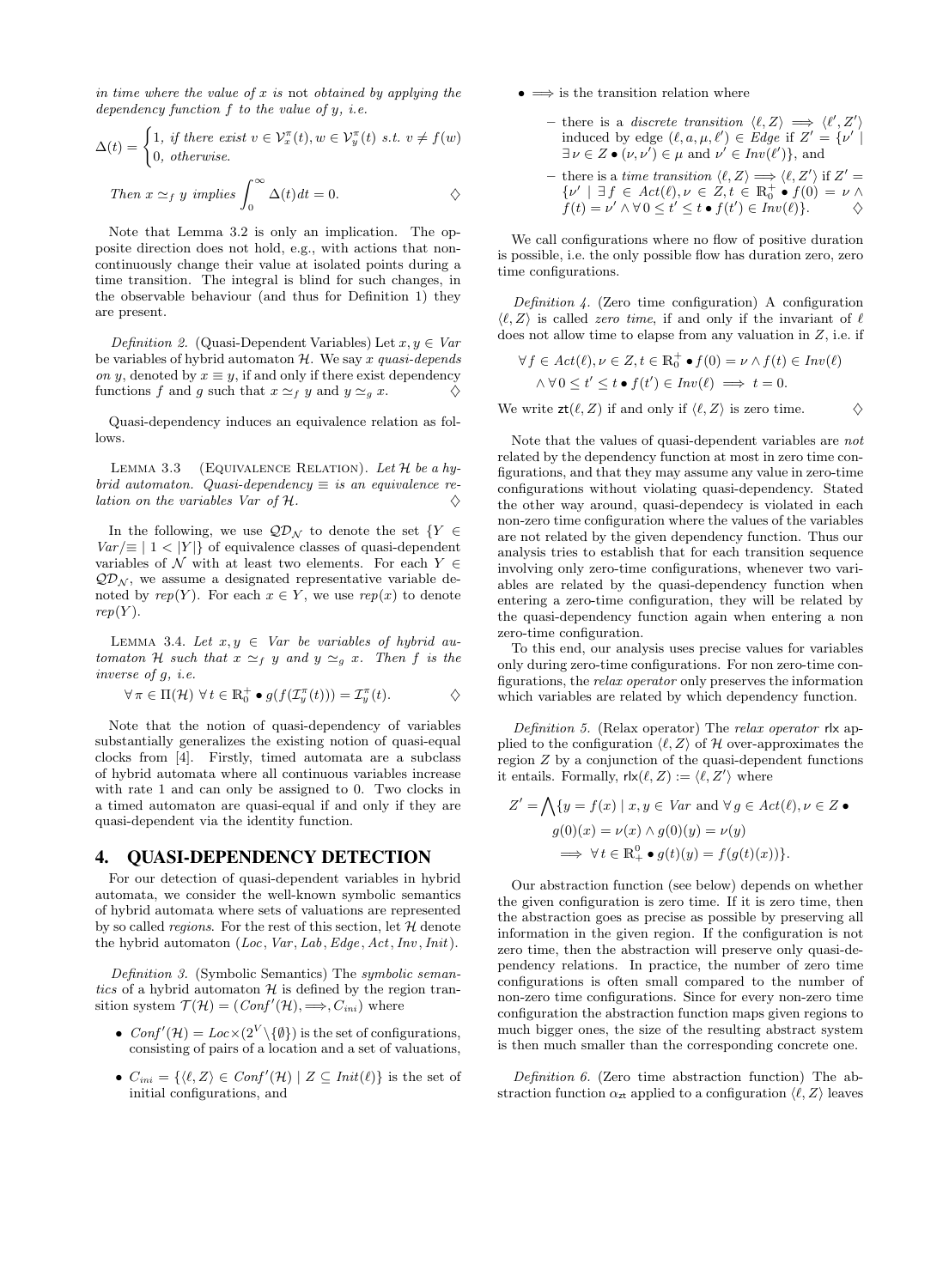

Figure 3: Abstract region graph of network  $N$  from Figure 1.

the configuration unaffected if the configuration is zero time and it abstracts it using the relax operator otherwise, i.e.

$$
\alpha_{\mathsf{zt}}(\langle \ell,Z \rangle) := \begin{cases} \langle \ell,Z \rangle & \text{if } \mathsf{zt}(\ell,Z) \\ \mathsf{rlx}(\ell,Z) & \text{otherwise.} \end{cases}
$$

The following lemma ensures that the abstraction function applied to a configuration produces a configuration with a bigger or equal region.

Lemma 4.1. The abstraction function is increasing and idempotent, i.e., let  $\langle \ell, Z \rangle \in Conf'(\mathcal{H})$  be a configuration.

1. 
$$
Z \subseteq Z'
$$
 if  $\langle \ell, Z' \rangle = \alpha_{zt}(\langle \ell, Z \rangle)$ , and  
\n2.  $\alpha_{zt}(\alpha_{zt}(\langle \ell, Z \rangle)) = \alpha_{zt}(\langle \ell, Z \rangle)$ .

Our technique generates an abstract region graph, where quasi-dependent variables can be soundly detected by traversing the graph. The following definition is constructive in the sense that it tells how to construct the abstract region graph: compute the initial configurations firstly and then for each configuration, compute its successors using the abstraction function  $\alpha_{zt}$ . It is important to note that there are only discrete transitions in the abstract region graph. This is because, by definition of the abstraction function there are two possibilities: either a configuration is zero time, meaning it does not have time successors, or the configuration is nonzero time. In the latter case the relax operator is applied, and yields a region which includes all time successors.

Definition 7. (Abstract region graph)  $H$  induces the abstract region graph  $\mathcal{T}^{\#}(\mathcal{H}) = (Conf'(\mathcal{H}), \Longrightarrow^{\#}, C_0^{\#})$  where

- $\implies^{\#} \subseteq Conf'(\mathcal{H}) \times Conf'(\mathcal{H})$  is the transition relation. There is a transition  $\langle \ell, Z \rangle \Longrightarrow^{\#} \alpha_{zt}(\langle \ell', Z' \rangle)$  if there is an edge  $(\ell, a, \mu, \ell') \in E$  such that  $Z' = \{ \nu' \mid \exists \nu \in \ell'$  $Z \bullet (\nu, \nu') \in \mu$  and  $\nu' \in Inv(\ell')\}$  is not empty, and
- $C_0^{\#} = {\alpha_{zt}(\langle \ell, Z \rangle) | \langle \ell, Z \rangle \in Conf'(\mathcal{H}) \wedge Z = Init(\ell)}$ is the set of initial configurations.  $\Diamond$

Figure 3 shows the abstract region graph for the running example. The abstract region graph simulates the region transition system thus quasi-dependency detection on the abstract region graph is sound.

Definition 8. (Simulation relation) A simulation relation  $\leq$  for two region transition systems  $\mathcal{T}_i = (Conf'(\mathcal{H}), \Longrightarrow_i$ ,  $C_{ini_i}$ ,  $i \in \{1,2\}$ , is a binary relation on  $\text{Conf}'(\mathcal{H})$  satisfying the following properties:

1. for all  $c_{ini_1} \in C_{ini_1}$  there exists  $c_{ini_2}$  with  $c_{ini_1} \leq c_{ini_2}$ ,

2. 
$$
\langle \ell_1, Z_1 \rangle \leq \langle \ell_2, Z_2 \rangle
$$
 implies  $\ell_1 = \ell_2, Z_1 \subseteq Z_2$ , and

3.  $\langle \ell_1, Z_1 \rangle \leq \langle \ell_2, Z_2 \rangle$  and  $\langle \ell_1, Z_1 \rangle \implies_1 \langle \ell_1', Z_1' \rangle$  implies that there exists a configuration  $\langle \ell'_2, Z'_2 \rangle$  such that  $\langle \ell_2, Z_2 \rangle \Longrightarrow_2 \langle \ell'_2, Z'_2 \rangle \text{ and } \langle \ell'_1, Z'_1 \rangle \leq \langle \ell'_2, Z'_2 \rangle.$ 



Figure 4: Class B benchmark:  $x_1 \simeq_f x_2$  via  $f(x) = 0.5 \cdot x$ .

We say that  $\mathcal{T}_2$  simulates  $\mathcal{T}_1$  if and only if there exists a simulation relation for  $\mathcal{T}_1, \mathcal{T}_2$ .

THEOREM 4.2. 
$$
\mathcal{T}^{\#}(\mathcal{H})
$$
 *simulates*  $\mathcal{T}(\mathcal{H})$ .

Quasi-dependency of two variables  $x$  and  $y$  via depedency function f is checked on the abstract region graph  $\mathcal{T}^{\#}(\mathcal{H})$ by checking, for each non-zero time configuration  $\langle \ell, Z \rangle$  of  $\mathcal{T}^{\#}(\mathcal{H})$  whether Z entails  $x = f(y)$ . If there is a (possibly spurious) counter-example for the quasi-dependency, the corresponding application of the relax operator removes this dependency from the region.

Note that Definition 5 needs a given dependency function candidate f. For linear hybrid automata, also known as multi-rate automata, dependency function candidates can easily be constructed from the locations' actions (rates) and initial values of variables. Further note that two variables  $x, y$  having the same rate in each location does not imply quasi-dependency between  $x$  and  $y$ ; similarly, having different rates for  $x$  and  $y$  in some (even reachable) location does not imply that there is no quasi-dependency between them.

## 4.1 Experimental Results

We have implemented our approach in our tool sAsEt. We have implemented regions as predicates over reals and use the SMT solver Z3 [18] to compute the result of the relax operator, whether a configuration is zero time, and whether guards are satisfied. As Z3 is restricted to linear arithmetics, the scope of our implementation is restricted to linear hybrid automata. sAsEt is based on the Jahob system [19]. It takes as input a network of hybrid automata in the SpaceEx [20] format and computes successors on the fly.

Table 1 compares the run-time of sAsEt with SpaceEx on two artificial benchmarks which represent two typical cases for quasi-dependent variables in hybrid models. As SpaceEx does not support the detection of quasi-dependency directly, we introduced an auxiliary continuous variable  $t$  with rate  $t=1$  in all locations which is set to 0 on all edges. Then checking for quasi-equality, e.g., for the running example amounts to checking  $(y < 2x + 3 \vee y > 2x + 3) \wedge t > 0$ .

In the Class A benchmark, there exists an ordering on the assignments of quasi-dependent variables. This yields a linear increase of the number of zero time configurations. Both sAsEt and SpaceEx scale, but the non quasi-dependent variables are early abstracted away by our approach yielding a very small abstract region graph in comparison with the one obtained by SpaceEx. In the Class B benchmark (cf. Figure 4), there is non-determinism between the assignments of quasi-dependent variables which yields an exponential growth of the number of zero time configurations in

<sup>1</sup>AMD Opteron 6174, 2.2GHz, 16GB, Linux 2.6.32-5-amd64; SpaceEx  $0.9.7c$  (32bit);  $t(s)$  gives user+system time.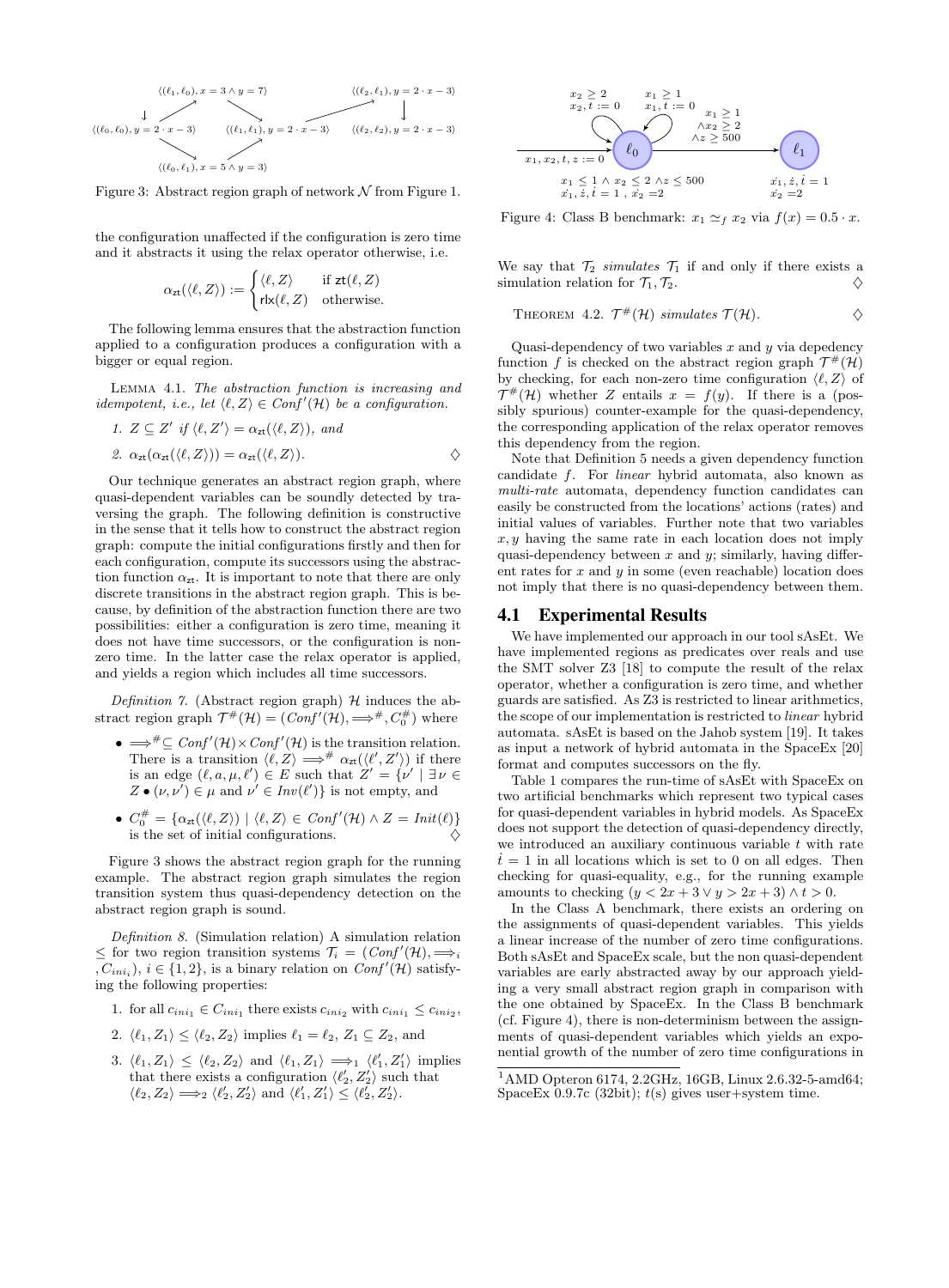|     | $\boldsymbol{n}$ | ${\rm sAsEt}$ |        |        | SpaceEx |          |
|-----|------------------|---------------|--------|--------|---------|----------|
| Cl. |                  | SMT-calls     | states | t(s)   | iterat. | (s)<br>t |
|     | ı                | 4             | 3      | 0.34   | 1003    | 2.35     |
|     | $\overline{2}$   | 5             | 4      | 0.64   | 1503    | 4.21     |
|     | 3                | 6             | 5      | 1.00   | 2003    | 6.79     |
|     | 4                | 7             | 6      | 1.48   | 2503    | 10.23    |
| В   | 1                | 17            | 4      | 0.91   | 1502    | 7.52     |
|     | 2                | 71            | 8      | 5.12   | 3502    | 49.14    |
|     | 3                | 278           | 16     | 25.72  | 7502    | 283.70   |
|     | 4                | 1255          | 35     | 142.20 |         |          |

Table 1:  $x_0 \simeq_{f_i} x_i$  via  $f_i(x) = x/i + 1$ . Timeout 1200 sec.<sup>1</sup>

the interleaving semantics. Hence the number of SMT calls grows exponentially. Yet in addition of being faster, the abstraction is more space efficient than SpaceEx. Note that the use of SMT calls amounts to 80% of the computation time.

#### 5. TRANSFORMATION

In this section we present our transformation for networks of hybrid automata which reduces a given set of quasidependent variables and reflects reachability of forbidden configurations. For simplicity, we impose a set of syntactical criteria called well-formedness rules on networks.

Firstly, we introduce some notions which we need to state our rules. Let  $W \subseteq V$  be a set of valuations. We use  $vars(W) \subseteq Var$  to denote the set of variables that are constrained by W, i.e.  $vars(W) = \{x \in Var \mid {\{\nu(x) \mid \nu \in W\}} \neq$ R}. Analogously, for update  $\mu \subseteq V \times V$  and action f, we use  $vars(\mu)$  and  $vars(f)$ , to denote the set of variables that are constrained by  $\mu$  and f, respectively. We use  $\mathcal{V}(\mathcal{H})$  to denote the set of variables that are constrained by some initial condition, location invariant, update, or action in  $H$ .

We use  $\mathcal{SE}_Y(\mathcal{H})$  to denote the set of simple resetting edges of hybrid automaton  $H$  where only quasi-dependent variables from  $Y \in QD_{\mathcal{N}}$  are constrained by the conditional update and which have action  $\tau$ , i.e.,  $\mathcal{SE}_Y(\mathcal{H}) = \{(\ell, \tau, \mu, \ell') \in$  $Edge(\mathcal{H}) | vars(\mu) \subseteq Y$ . We use  $\mathcal{CE}_Y(\mathcal{H})$  to denote the set of complex resetting edges of H where quasi-dependent and non-quasi-dependent variables occur in the conditional update, or which have a label different from  $\tau$ , i.e.,  $\mathcal{CE}_Y(\mathcal{H}) =$  $\{(\ell, a, \mu, \ell') \in Edge(\mathcal{H}) \mid vars(\mu) \cap Y \neq \emptyset \land (vars(\mu) \setminus Y \neq \emptyset)$  $\emptyset \vee a \neq \tau$ }. We use  $\mathcal{E}_Y(\mathcal{H}) = \mathcal{S}\mathcal{E}_Y(\mathcal{H}) \cup \mathcal{C}\mathcal{E}_Y(\mathcal{H})$  to denote the set of resetting edges of H wrt. Y, and  $\mathcal{RES}_{Y}(\mathcal{N})$  to denote the set of automata in  $N$  which have a Y-resetting edge, i.e.,  $\mathcal{RES}_{Y}(\mathcal{N}) = \{ \mathcal{H} \in \mathcal{N} \mid \mathcal{E}_{Y}(\mathcal{H}) \neq \emptyset \}.$ 

We use  $\mathcal{SL}_Y(\mathcal{H})$  and  $\mathcal{CL}_Y(\mathcal{H})$  to respectively denote the set of source and destination locations of simple and complex resetting edges of  $H$ . A location  $\ell$  ( $\ell'$ ) is called reset (successor) location wrt. Y in N if and only if there is a resetting edge in  $\mathcal{E}_Y(\mathcal{H})$  from (to)  $\ell$  ( $\ell'$ ). We use  $\mathcal{RL}_Y^-$  ( $\mathcal{RL}_Y^+$ ) to denote the set of reset (successor) locations wrt.  $Y$  in  $N$ . We define  $\mathcal{RL}_{\mathcal{N}}^- := \bigcup_{Y \in \mathcal{QD}_{\mathcal{N}}} \mathcal{RL}_{Y}^-$  and similarly  $\mathcal{RL}_{\mathcal{N}}^+$ .

Definition 9. (Well-formed Network) A network  $\mathcal N$  is called well-formed if and only if it satisfies the following restrictions for each set of quasi-dependent variables  $Y \in QD_{\mathcal{N}}$ :

(R1) All resetting edges update at most one variable  $x \in Y$ , and, given  $x \simeq_f y$ , the guard of the edge and the invariant of its source location and the assignment, resp., determine unique values  $C_Y, O_Y \in \mathbb{R}$ , i.e.

$$
\exists C_Y, O_Y \in \mathbb{R} \,\forall (\ell, a, \mu, \ell') \in \mathcal{E}_Y(\mathcal{N}) \,\exists x \in Y \bullet
$$

$$
\forall (\nu, \nu') \in \mu \bullet \nu |_{\mathcal{V} \setminus \{x\}} = \nu' |_{\mathcal{V} \setminus \{x\}}
$$

$$
\land \forall \nu \in (\mu \downarrow_1) \cap \mathit{Inv}(\ell) \bullet \nu(x) = C_Y
$$

$$
\land \forall \nu \in (\mu \downarrow_2) \bullet \nu(x) = O_Y,
$$

where  $\mu \downarrow_i$  denotes projection onto the *i*-th component. (R2) There are no two resetting edges from one location, i.e.

$$
\forall e_1 = (\ell_1, a_1, \mu_1, \ell'_1), e_2 = (\ell_2, a_2, \mu_2, \ell'_2) \in \mathcal{E}_Y(\mathcal{N}) \bullet e_1 \neq e_2 \implies \ell_1 \neq \ell_2.
$$

(R3) All edges that synchronise on some label either all reset a clock from Y or none does, i.e.,

$$
\forall a \in Lab \bullet (\exists e = (\ell, a, \mu, \ell') \in Edge(\mathcal{N}) \bullet e \in \mathcal{E}_Y(\mathcal{N}))
$$
  

$$
\implies (\forall e = (\ell, a, \mu, \ell') \in Edge(\mathcal{N}) \bullet e \in \mathcal{E}_Y(\mathcal{N})).
$$

 $(R4)$  No guard relates two or more variables from Y, i.e.

$$
\forall e = (\ell, a, \mu, \ell') \in Edge(\mathcal{N}) \ \forall x \in Y \bullet (\mu \downarrow_1)|_{\{x\}} \subsetneq \mathbb{R}
$$
  

$$
\implies \forall y \in Y \setminus \{x\} \bullet (\mu \downarrow_1)|_{\{y\}} = \mathbb{R}.
$$

Note that network  $N$  from Figure 1 is well-formed.

In the following we describe our transformation procedure  $K$ . It works with two given inputs, a well-formed network  $\mathcal{N} = {\mathcal{H}_1, \ldots, \mathcal{H}_n}$  and a set of equivalence classes  $QD_N$  of quasi-dependent variables. The output is the transformed network  $\mathcal{N}' = \{ \mathcal{H}'_1, \ldots, \mathcal{H}'_n \} \cup \{ \mathcal{R}_Y \mid Y \in \mathcal{QD}_N \}$ which consists of hybrid automata  $\mathcal{H}'_i = (Loc'(\mathcal{H}_i), Var^i,$ Lab'( $\mathcal{H}_i$ ), Edge'( $\mathcal{H}_i$ ), Act'( $\mathcal{H}_i$ ), Inv'( $\mathcal{H}_i$ ), Init'( $\mathcal{H}_i$ )) which are obtained as modifications of the  $\mathcal{H}_i$ , and one resetter automaton for each equivalence class  $Y \in QD_N$ .

The common set of variables  $Var'$  consists of the nonquasi-dependent variables in  $N$ , one representative  $rep(Y)$ for each equivalence class, and bookkeeping variables  $rst_Y^{I_H}$ and  $rst_Y^{O_{\mathcal{H}}}, \mathcal{H} \in \mathcal{N}$ . For each equivalence class  $Y \in \mathcal{QD}_{\mathcal{N}},$ the set of labels of  $H$  is extended by the fresh label  $reset_Y$ if  $\mathcal{H} \in \mathcal{RES}_{Y}(\mathcal{N}).$ 

For each automaton  $\mathcal{H} \in \mathcal{N}$ , and for each complex edge  $e \in \mathcal{CE}_Y(\mathcal{H})$ , the set of locations is extended by one fresh location  $\ell_{\xi_{Y,e}}$  and the set of edges is extended by one edge with label  $reset<sub>Y</sub>$  and no guard and no assignment from the source of e to  $\ell_{\xi_{Y,e}}$ . The source location of e is changed to be  $\ell_{\xi_{Y,e}}$ , any guard on and any assignment of quasi-dependent variables is removed from its  $\mu$ . For each simple edge, its label  $\tau$  is replaced by resety and any guard on and assignment of quasi-dependent variables is removed from its  $\mu$ .

In order to keep track of whether a hybrid automaton is ready to reset a quasi-dependent variable or has just reset its variable, the assignments of all edges with a reset location as destination are changed such that  $rst_Y^{I_{\mathcal{H}}}$  is assigned 1, the assignments of all non-resetting edges with a reset location as source are changed such that  $rst_Y^{\bar{I}_{\mathcal{H}}}$  is assigned 0, and the assignments of all resetting edges (including those redirected to have source  $\ell_{\xi_{Y,e}}$ ) is changed such that  $rst_Y^{O_{\mathcal{H}}}$  is assigned 0. Note that  $rst_Y^{I_H}$  may also be assigned 1 on resetting edges in case of loops.

For each location, any action  $f \in Act(\mathcal{H})$  is restricted to  $Var'$  and modified such that  $rst_Y^{I_{\mathcal{H}}}$  and  $rst_Y^{O_{\mathcal{H}}}$  keep their value over time, and such that the evolution of the representative variables is unconstrained. Their evolution is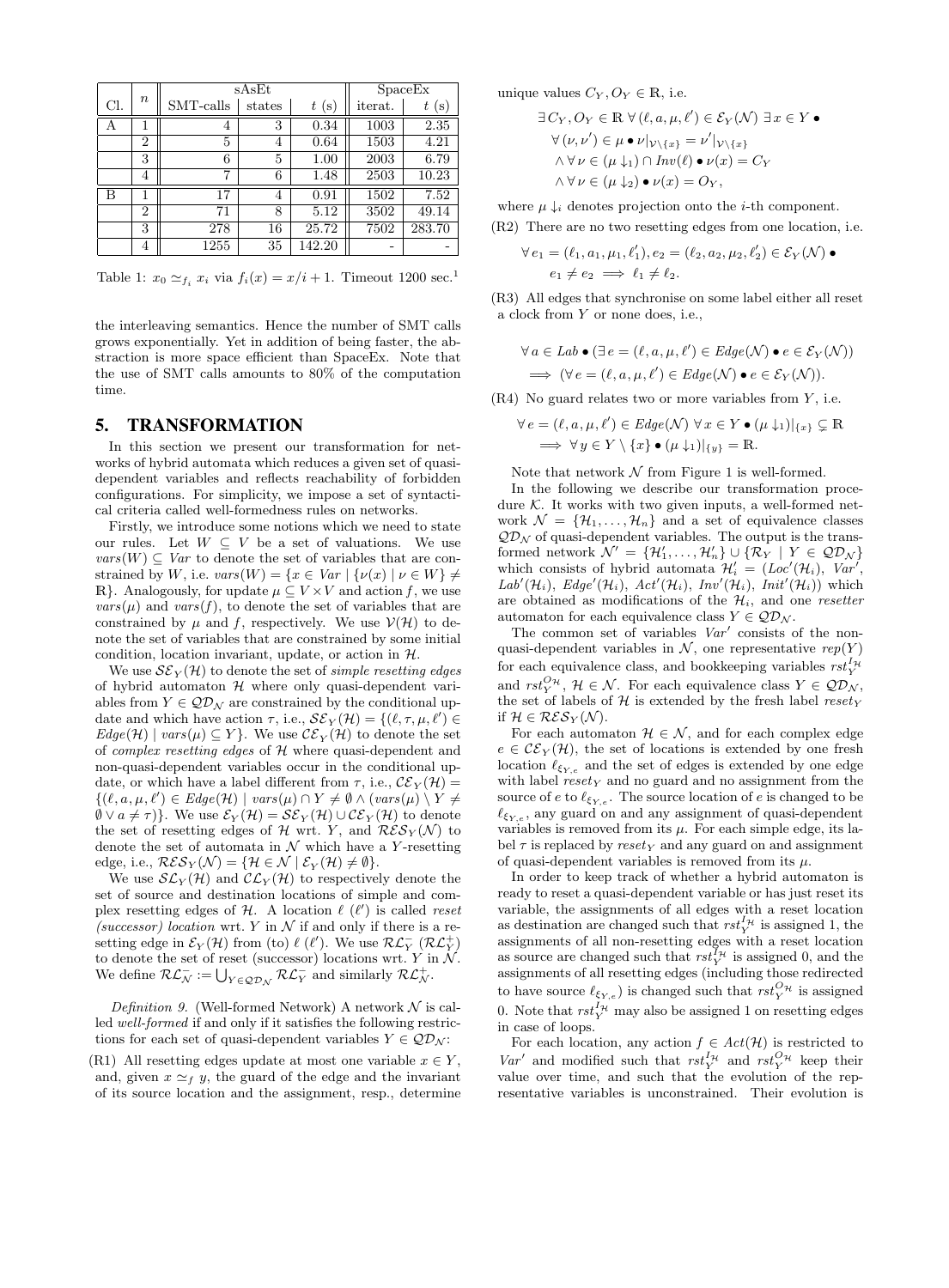

Figure 5: Network  $\mathcal{N}'$  after applying the transformation.

determined by the resetter automata. The actions of the locations  $\ell_{\xi_{Y,e}}$  keep all values constant. For each location, the valuations in the invariant and the initial valuations set are modified such that they express the original guard in terms of the representative variable and the dependency function.

For example, applying  $K$  to network  $\mathcal N$  from Figure 1 with the set of quasi-dependent variables  $Y = \{x, y\}$  yields the automata  $\mathcal{H}'_1$  and  $\mathcal{H}'_2$  as shown in Figure 5. Note that only the representative variable of  $Y$  remains, namely variable  $x$ .

The resetter for equivalence class  $Y$  is the hybrid automaton  $\mathcal{R}_Y$  with two locations  $\ell_{ini,\mathcal{R}_Y}$  and  $\ell_{nst,Y}$  and two edges  $(\ell_{ini,\mathcal{R}_Y}, \text{reset}_Y, \mu_1, \ell_{nst,Y})$  and  $(\ell_{nst,Y}, \tau, \mu_2, \ell_{ini,\mathcal{R}_Y})$ . The first edge obtains a guard  $\mu_1$  which checks whether the representative variable of equivalence class  $Y$  equals  $C_Y$  and whether the  $rst_Y^{I_H}$  evaluate to 1.  $\mu_1$  assigns all  $rst_Y^{I_H}$  to 0 and the representative variable to  $O<sub>Y</sub>$ . The second edge obtains a guard  $\mu_2$  which checks whether  $rst_Y^{O_{\mathcal{H}}}$  evaluates to 0, and assigns 1 to  $rst_Y^{O_{\mathcal{H}}}$ .

Both locations of  $\mathcal{R}_Y$  inherit the actions for the representative variable  $x$  from the automaton constraining  $x$ . Additionally, from the same automaton, location  $\ell_{ini,\mathcal{R}_Y}$  inherits the invariant of the reset location with an outgoing edge updating x. Location  $\ell_{ini,\mathcal{R}_Y}$  is set as the initial location and in  $\ell_{nst,Y}$  we require that the value of the representative is  $O_Y$ . The variables  $rst_Y^{I_{\mathcal{H}}}$  and  $rst_Y^{O_{\mathcal{H}}}$  keep their value over time.  $rst_Y^{I_H}$  is initialised to 1 on initial locations which are reset locations and to 0 otherwise;  $rst_Y^{O_H}$  is initialised to 1.

See Figure 5 for an example resetter. Note that the guard and the update operation are delegated to the resetter. Further note that well-formedness together with the counter variables  $rst_Y^{I_{\mathcal{H}}}$  enforces blocking multicast synchronisation, i.e., always all automata from  $\mathcal{RES}_{Y}(\mathcal{N})$  participate in the reset.

To support all possible queries, we use the location  $\ell_{nst,Y}$ to summarise information from configurations that are induced by interleaving updates of quasi-dependent variables. The variables  $rst_Y^{\mathcal{O}_\mathcal{H}}$  are introduced to indicate how many automata still need to take their reset edges. The following function  $\Omega$  (cf. Table 2) syntactically transforms properties over a well-formed network  $\mathcal N$  into equivalent properties over  $\mathcal{N}'$  (cf. Theorem 5.2).

Function  $\Omega$  treats queries for source or destination locations of resetting edges special, by referring these queries to the summary location  $\ell_{nst,Y}$ . For instance, for a simple resetting edge  $e \in \mathcal{SE}_Y(\mathcal{H})$  of some  $\mathcal{H} \in \mathcal{N}$ , the source location  $\ell$  of e can be assumed in  $\mathcal N$  in different configurations: either the reset time is not yet reached, or the reset time is reached but H did not reset yet, while other automata in  $\mathcal{RES}_{Y}(\mathcal{N})$ may have reset their quasi-dependent variables already. In  $\mathcal{N}'$ , all edges resulting from simple edges fire at once on the synchronisation on  $reset_Y$ , so all source locations are left together. With this synchronisation, the resetter moves to  $\ell_{nst,Y}$ , which represents all configurations of N where all simple edges are in their source or destination location and the variables updated on these edges have value  $C_Y$  or  $O_Y$ . Thus the location  $\ell$  is reachable in  $\mathcal N$  if and only if, for  $\mathcal N'$ , (i)  $\ell_{nst,Y}$  is reachable, or (ii)  $\ell$  is reached while being stable, i.e., not being in  $\ell_{nst, Y}$ .

Note that  $\Omega(CF)$  consists of two parts: a transformation of CF by  $\Omega_0$  which uses fresh existentially quantified variables and a feasibility condition for these fresh variables. Thereby we represent that, although involving two choices of location and variable value each, there are actually only two cases (not four) summarised by  $\ell_{nst,Y}$ . Namely, assuming the source location of a simple resetting edge implies that the representative has value  $C_Y$ , and assuming the destination location implies the value  $O<sub>Y</sub>$ . Furthermore, we can only assume either the source or the destination location of the simple resetting edge. By  $R1$ , we only need to consider, e.g.,  $O_Y$  and  $C_Y$  as values of  $\tilde{x}$ , thus the existential quantification can be rewritten into a big disjunction, and hence is a proper configuration formula.

In the following, we observe that our transformation yields a network whose stable configurations (see below) directly relate to the stable configurations of  $\mathcal N$  (one-to-one). For unstable configurations from both networks the relation between them is more involved (one-to-many), i.e., this relation depends on information from simple and complex resetting edges, as well as on values from rst-variables.

Definition 10. (Stable and Unstable Configurations) Let N be a network and let  $Y \in \mathcal{QD}_{\mathcal{N}}$  be a set of quasi-dependent variables. A configuration  $s \in Conf(\mathcal{N})$  is called stable wrt.  $Y \in \mathcal{QD}_{\mathcal{N}}$  if and only if  $\forall x \in Y, x \simeq_f \text{rep}(x)$  $\nu_s(x) = f(\nu_s(rep(x)))$ . We use  $\mathcal{SC}_{\mathcal{N}}^Y$  to denote the set of all configurations that are stable wrt. Y and  $SC_{\mathcal{N}}$  to denote the set  $\bigcap_{Y \in \mathcal{QD}_{\mathcal{N}}} \mathcal{SC}_{\mathcal{N}}^Y$  of globally stable configurations of  $\mathcal{N}$ . Configurations not in  $SC_N$  are called *unstable*.

A configuration  $r \in \text{Conf}(\mathcal{N}')$  of  $\mathcal{N}' = \mathcal{K}(\mathcal{N}, \mathcal{QD}_{\mathcal{N}})$  is called *stable wrt.* Y if and only if the initial location  $\ell_{ini,\mathcal{R}_Y}$ of resetter  $\mathcal{R}_Y \in \mathcal{N}'$  occurs in r, i.e., if  $\ell_r = \ell_{ini,\mathcal{R}_Y}$ .  $\Diamond$ 

The following definition allows us to define a weak bisimulation relation between  $\mathcal N$  and  $\mathcal N'.$ 

Definition 11. (Delayed Edge) An edge e of a hybrid automaton  $\mathcal H$  in network  $\mathcal N$  is called *delayed* if and only if time must pass before e can be taken, i.e., if

 $\forall s_0 \stackrel{\lambda_1}{\longrightarrow}_{E_1} \ldots s_{n-1} \stackrel{\lambda_n}{\longrightarrow}_{E_n} s_n \in \Pi(\mathcal{H}) \bullet e \in E_n \implies$  $\exists 0 \leq j \leq n \bullet \lambda_j \in \mathbb{R}_0^+ \setminus \{0\} \wedge \forall j \leq i \leq n \bullet Edge(\mathcal{H}) \cap E_i = \emptyset.$ Here, we write  $s_i \xrightarrow{\lambda_i} E_i$   $s_{i+1}$ ,  $i \in \mathbb{N}^+$ , to denote that the transition  $s_i \xrightarrow{\lambda_i} s_{i+1}$  is justified by the set of edges  $E_i$ ;  $E_i$ is empty for time transitions, i.e., if  $\lambda_i \in \mathbb{R}_0^+ \times \text{Lab}$ .

We say  $QD_N$ -reset edges are pre/post delayed in wellformed network  $N$  if and only if all edges originating in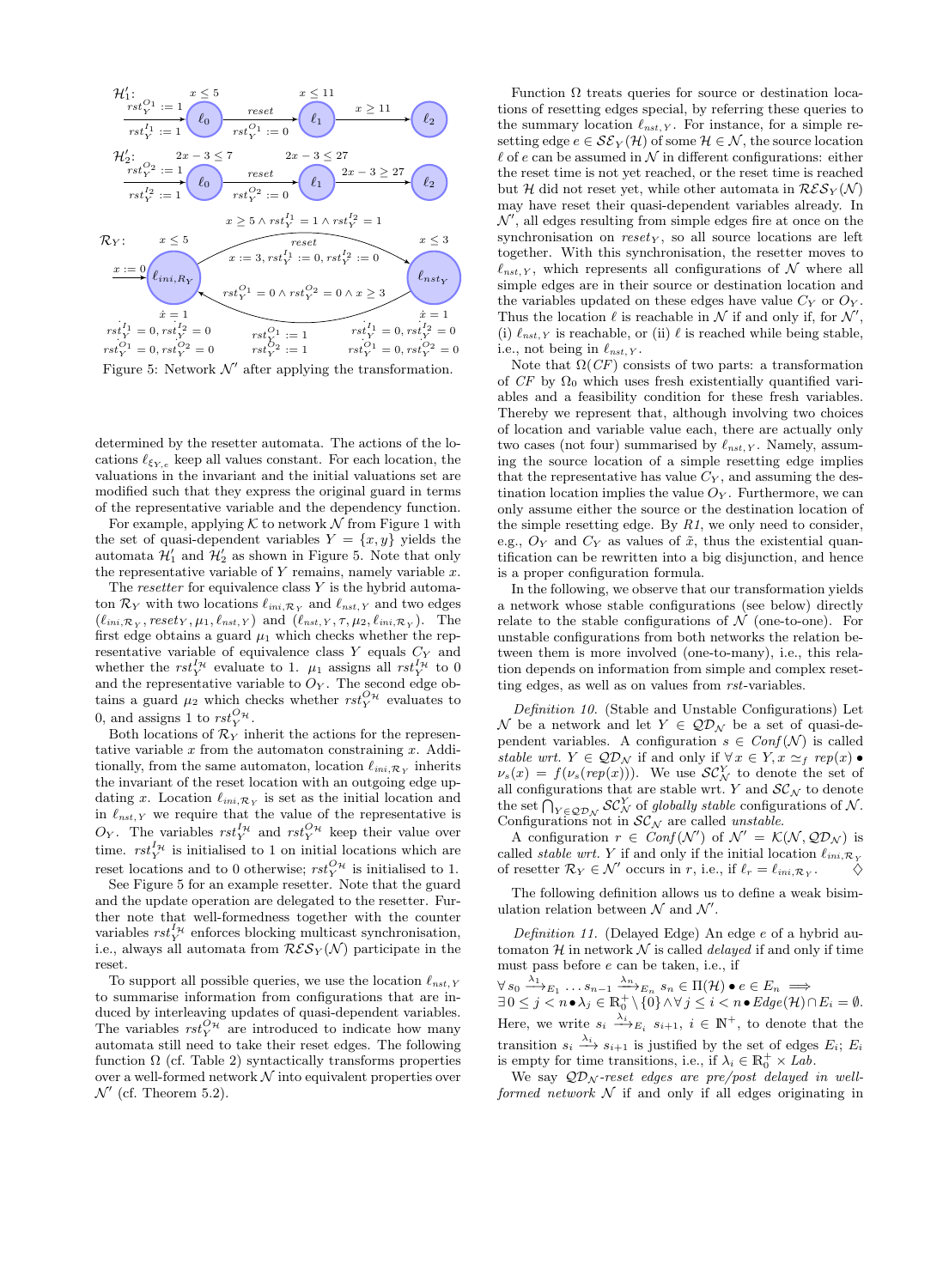$$
\Omega_0(\beta) = \begin{cases}\n(\ell \wedge \neg \ell_{nst,Y}) \vee (\ell_{nst,Y} \wedge \tilde{\ell}) & , \text{if } \beta = \ell, \ell \in \mathcal{SL}_Y(\mathcal{N}) \cup (\mathcal{CL}_Y(\mathcal{N}) \cap \mathcal{RL}_Y), Y \in \mathcal{QD}_{\mathcal{N}}. \\
(\neg \ell \wedge \neg \ell_{nst,Y}) \vee (\ell_{nst,Y} \wedge \neg \tilde{\ell}) & , \text{if } \beta = \neg \ell, \ell \in \mathcal{SL}_Y(\mathcal{N}) \cup (\mathcal{CL}_Y(\mathcal{N}) \cap \mathcal{RL}_Y), Y \in \mathcal{QD}_{\mathcal{N}}. \\
(\varphi[x/rep(x) \mid x \in \text{Var}] \wedge \neg \ell_{nst,Y}) \vee (\ell_{nst,Y} \wedge \tilde{\varphi}) & , \text{if } \beta = \varphi, \tilde{\varphi} = \varphi[x/\tilde{x} \mid x \in \text{Var}], Y \in \mathcal{QD}_{\mathcal{N}}.\n\end{cases}
$$

$$
\Omega(CF) = \exists \tilde{x}_1, \dots, \tilde{x}_k \exists \tilde{\ell}_1, \dots, \tilde{\ell}_m \bullet \newline \Omega_0(CF) \land \bigwedge_{\substack{1 \leq i \leq k, 1 \leq j \leq m, \\ x_j \in \mathcal{X}_p \cap Y, 1 \leq p \leq n, \\ x_j \in \mathcal{X}_p \cap Y, 1 \leq p \leq n, \\ \ell_i \in L_p \cap (\mathcal{R} \mathcal{L}_Y^- \setminus \mathcal{R} \mathcal{L}_Y^+)} \qquad \qquad \mathcal{X}_i(\tilde{\ell}_i \implies \tilde{x}_j = O_Y) \land \bigwedge_{\substack{(\ell, a, \mu, \ell') \\ \in \mathcal{X}_p \cap Y, 1 \leq p \leq n, \\ \ell_i \in \mathcal{X}_p \cap Y, 1 \leq p \leq n, \\ \ell_i \in \mathcal{X}_p \cap Y, 1 \leq p \leq n, \\ \ell_i \in \mathcal{X}_p \cap \mathcal{X}_p^+ \setminus \mathcal{R} \mathcal{L}_Y^-)} \qquad \qquad \mathcal{X}_j(\tilde{\ell}_i \implies \ell'_j) \land \bigwedge_{\substack{1 \leq i \leq k, 1 \leq j \leq m, \\ \in \mathcal{S}\mathcal{E}_Y(\mathcal{H}), \\ \ell_i \in \mathcal{X}_p \cap Y, 1 \leq p \leq n, \\ \ell_i \in \mathcal{X}_p \cap \mathcal{X}_p^+ \setminus \mathcal{R} \mathcal{L}_Y^-}} \qquad \qquad \mathcal{X}_j(\tilde{\ell}_i \implies \ell'_j) \land \bigwedge_{\substack{1 \leq i \neq j \leq m, \\ \ell_i \in \mathcal{X}_p \cap Y, 1 \leq p \leq n, \\ \ell_i \in \mathcal{X}_p \cap Y, 1 \leq p \leq n}} \qquad \qquad \mathcal{X}_j(\tilde{\ell}_i \implies \tilde{\ell}_j) \land \bigwedge_{\substack{1 \leq i \leq k, 1 \leq j \leq m, \\ \ell_i \in \mathcal{X}_p \cap Y, 1 \leq p \leq n}} \qquad \qquad \mathcal{X}_j(\tilde{\ell}_i \implies \tilde{\ell}_j) \land \bigwedge_{\substack{1 \leq i
$$

Table 2: Formula transformation function  $\Omega$ .  $\Omega_0(CF)$  denotes applying  $\Omega_0$  to each basic formula in CF.

reset (successor) locations are delayed, i.e., if for all  $e =$  $(\ell, a, \mu, \ell') \in \text{Edge}(\mathcal{N}), \ell \in \mathcal{RL}_{\mathcal{N}}^- \cup \mathcal{RL}_{\mathcal{N}}^+$  implies that e is delayed.  $\Diamond$ 

 $\tilde{a}$ 

There are *sufficient* syntactic criteria for an edge  $e =$  $(\ell_1, a_1, \mu_1, \ell_2)$  being delayed. For instance, if  $(\ell_0, a_0, \mu_0, \ell_1)$ is the only incoming edge to  $\ell_1$  and if the condition of  $\mu_0$  is  $(x \geq C \land x \leq C)$  and the condition of  $\mu_1$  is  $(x \geq D \land x \leq C)$ D) and  $C < D$ , then e is delayed. It is also delayed if  $(\ell_0, a_0, \mu_0, \ell_1)$  is the only incoming edge to  $\ell_1, \mu_0$  updates x, and the condition of  $\mu_1$  is  $(x > 0)$ .

Both patterns occur, e.g., in the FSN case-study (cf. Section 5.1). There, the reset location is entered via an edge following the former pattern, and the edges originating at the reset successor location follow the latter pattern. Thus  $QD<sub>N</sub>$ -reset edges are pre/post delayed in FSN.

Lemma 5.1. (Weak Bisimulation) Any well-formed network N where  $QD_N$ -reset edges are pre/post delayed, is weakly bisimilar to  $\mathcal{N}' = \mathcal{K}(\mathcal{N}, \mathcal{QD}_{\mathcal{N}})$ , *i.e.*, there is a weak bisimulation relation  $S \subseteq Conf(N) \times Conf(N')$  such that

- 1.  $\forall s \in Conf(\mathcal{N}) \exists r \bullet (s, r) \in \mathcal{S}$ and  $\forall r \in Conf(\mathcal{N}) \exists s \bullet (s, r) \in \mathcal{S}.$
- 2. For all configuration formulae CF over  $\mathcal{N}, \forall (s,r) \in$  $S \bullet s \models CF \implies r \models \Omega(CF) \text{ and } \forall r \in CONS_{\mathcal{QD}_\mathcal{N}} \bullet$  $r \models \Omega(CF) \implies \exists s \in Conf(\mathcal{N}) \bullet (s, r) \in \mathcal{S} \land s \models CF.$ Where  $r \in CONS_{QD_N}$  iff

$$
\forall Y \in QD_N \bullet \nu_r(rst_Y^{I_{\mathcal{H}}}) = |\{\ell_{r,1}, \dots, \ell_{r,n}\} \cap \mathcal{RL}_Y^-| \land
$$
  

$$
\ell_{r,\mathcal{R}_Y} = \ell_{ini,\mathcal{R}_Y} \implies \nu_r(rst_Y^{O_{\mathcal{H}}}) = |Y| \land \ell_{r,\mathcal{R}_Y} =
$$
  

$$
\ell_{nst,\mathcal{R}_Y} \implies \nu_r(rst_Y^{O_{\mathcal{H}}}) = |\{\ell_{r,1}, \dots, \ell_{r,n}\} \cap \Xi_Y|.
$$

- 3. For all  $(s, r) \in S$ , if  $s \stackrel{\lambda}{\to} s'$  with
	- (a)  $s, s' \notin \mathcal{SC}_N^Y$ , where  $Y \in \mathcal{QD}_N$ , and justified by a simple resetting edge, or  $s \notin \mathcal{SC}_\mathcal{N}^Y$ ,  $s' \in \mathcal{SC}_\mathcal{N}^Y$ , where  $Y \in QD_N$ , and justified by a simple resetting edge, then  $r \stackrel{0}{\rightarrow} r$  and  $(s', r) \in S$ .
	- (b)  $s \in \mathcal{SC}_\mathcal{N}^Y$ ,  $s' \notin \mathcal{SC}_\mathcal{N}^Y$ , where  $Y \in \mathcal{QD}_\mathcal{N}$ , and justified by the set  $CE_Y^1 \subseteq \mathcal{CE}_Y(\mathcal{N})$  of complex resetting edges wrt. Y, or  $s, s' \in \mathcal{SC}_\mathcal{N}^Y$ , where  $Y \in \mathcal{QD}_{\mathcal{N}_f}$  and justified by  $CE_Y \subseteq \mathcal{CE}_Y(\mathcal{N})$ , or  $s, s' \in \mathcal{SC}_\mathcal{N}^Y, \ \ell_r = \ell_{nst, \mathcal{R}_Y}$  for some  $Y \in \mathcal{QD}_\mathcal{N}$ , and  $\lambda = d > 0$ , then there exist r', r'' such that  $r \xrightarrow{\tau} r' \xrightarrow{\lambda} r''$  and  $(s, r'), (s', r'') \in S$ .

(c) Otherwise there is r' s.t.  $r \xrightarrow{\lambda} r'$  and  $(s', r') \in S$ .

and if 
$$
r \to r'
$$
 with  
\n(a)  $r \in \mathcal{SC}_{\mathcal{N}'}^Y$ ,  $r' \notin \mathcal{SC}_{\mathcal{N}'}^Y$ , where  $Y \in \mathcal{QD}_{\mathcal{N}}$ ,  $\nu_{r'}$   
\n $(rst_Y^{O_H}) \leq N$ , where  $N = \nu_r(rst_Y^{O_H})$ , there exist  
\ns<sub>1</sub>,...,s<sub>n</sub> where  $n = N - \nu_{r'}(rst_Y^{O_H})$ , such that  
\n $s \to s_1 \to \ldots \to s_n$  and  $(s_i, r') \in \mathcal{S}, 1 \leq i \leq n$ .  
\n(b)  $r \in \mathcal{SC}_{\mathcal{N}'}^Y$ ,  $r' \notin \mathcal{SC}_{\mathcal{N}'}^Y$ ,  $\nu_{r'}(rst_Y^{O_H}) = \nu_r(rst_Y^{O_H})$ ,  
\nwhere  $Y \in \mathcal{QD}_{\mathcal{N}}$ , or  $\ell_r = \ell_{nst, \mathcal{R}_Y}$ ,  $\ell_{r'} \neq \ell_{nst, \mathcal{R}_Y}$ ,  
\n $Y \in \mathcal{QD}_{\mathcal{N}}$ , then  $s \to s$  and  $(s, r') \in \mathcal{S}$ .

(c) Otherwise there is s' s.t.  $s \stackrel{\lambda}{\rightarrow} s'$  and  $(s', r') \in S$ .

THEOREM 5.2. Let CF be a configuration formula over well-formed network N with pre/post delayed  $QD<sub>N</sub>$ -resets. CF is reachable in N iff  $\Omega(CF)$  is reachable in  $\mathcal{K}(\mathcal{N}, \mathcal{QD}_{\mathcal{N}})$ .

#### 5.1 Experimental Results

For our experimental evaluation<sup>1</sup> we have chosen two industrial time-based protocols for wireless sensor networks where the timers of the individual sensors advance at different rates (each rate being constant). In our case studies we have verified queries which were proposed by the respective authors. Our first benchmark, the FSN fire alarm protocol from [21] belongs to the class of TDMA protocols. It consists of one controller and, in our setting, from 10 to 130 sensors. Each sensor has only one (simple) resetting edge. We verified that the communication between controller and sensors is successful, i.e., each message received by the controller is replied to and reaches the transmitting sensor. The results are reported in Table 3; we have used the same machine as in Section 4.1. We compare the number of iterations and analysis runtime needed by SpaceEx for the original and the transformed systems (the latter denoted in the table by the suffix K). Furthermore, we report time spent in the detection phase. It is important to note that the detection can be done in a compositional manner by considering only pairs of sensors and their variables. These detections can run in parallel; the final set of quasi-dependent variables can be derived using transitivity. Therefore, in column "Detect" of Table 3, we show the results of pair-wise detection. Overall, our approach shows better performance starting from the smallest instances. Furthermore, our combined approach

 $1$ Tools and benchmarks are available for download [1].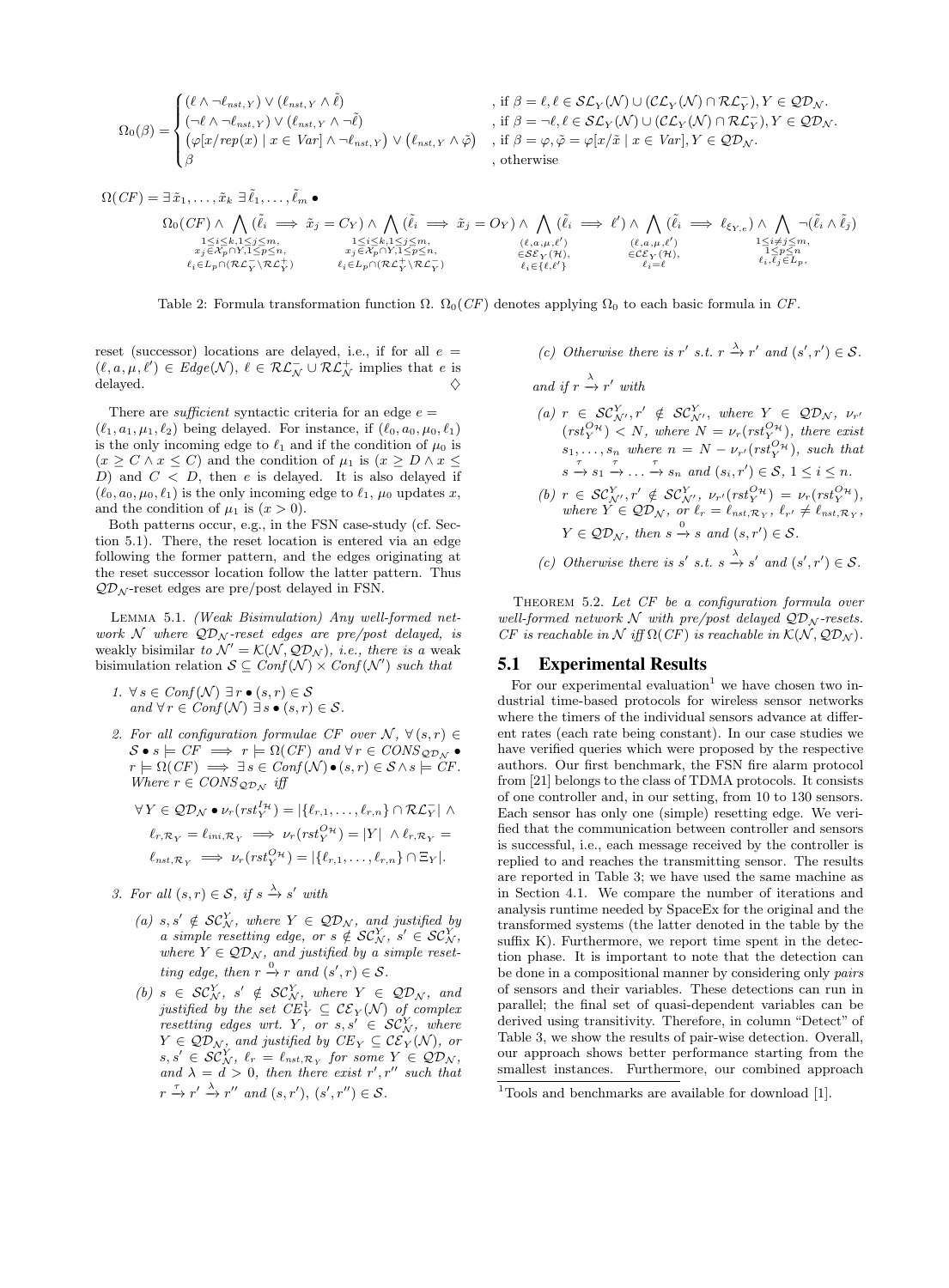

Table 3: Benchmark FSN: For each pair of quasi-dependent variables, detect needs 41 SMT calls, 14 states.<sup>1</sup>

uses much less memory thus we can treat larger system instances. Our approach scales up to 130 sensors whereas the analysis of the original system runs out of memory already for the instance with 12 sensors.

Our second case study [3] belongs to the class of EPL protocols. Once again there is one controller with multiple sensors, each sensor has a single (complex) resetting edge where quasi-dependent and non-quasi-dependent variables are updated. We verified that all sensors receive and acknowledge each message sent by the controller. The results for our settings range from 7 to 11 sensors and are presented in Table 4. Although it always takes SpaceEx less time to analyse the transformed system than to analyse the original system, we observe that the speed-up is smaller than for the FSN benchmark. This can be explained by the fact that we are able to completely remove the interleaving "diamond" in case of FSN because of only simple resetting edges, whereas for EPL we only reduce the number of variables while still having to analyze the interleavings induced by the update of non-quasi-dependent variables in complex resetting edges. Those interleavings also have an impact on the detection phase performance as we need to consider more paths in the abstract region graph. Still, we can observe that the analysis of the original system runs out of memory for 10 sensors, our approach can analyze larger instances.

As SpaceEx supports only continuous variables, we have, for the sake of efficiency, represented values of the discrete counter variables  $rst_Y^{I_H}$  and  $rst_Y^{O_H}$  by corresponding locations in the resetter automata.



Table 4: Benchmark EPL: For each pair of quasi-dependent variables, detect needs 120 SMT calls, 34 states.<sup>1</sup>

#### 6. CONCLUSION

In this paper, we have presented techniques to efficiently exploit the dependencies between continuous variables in hybrid automata.

The technical contribution comprises two methods: an automatic detection of quasi-dependent variables and a method to automatically transform and reduce the original system. The current prototypical implementation of our detection algorithm is backed by a linear SMT solver. Although using a rather straight-forward, constraint-based representation of regions in the abstract region graph, we have been able to achieve a significant performance speed-up. Thus, we can expect to achieve even better performance when using elaborated data structures to represent regions. Our transformation technique shrinks the set of states emerging during discrete updates of quasi-dependent variables due to the interleaving semantics. This leads to an abstracted hybrid automaton with a much smaller state space, which, however, reflects all properties of the original system.

Overall, a combination of our methods, i.e. the detection part and consequent transformation, shows very promising results compared to the application of the hybrid model checker SpaceEx to original models. Although we have only evaluated our approach on linear hybrid automata motivated by industrial, time-based protocols where the timers of the individual sensors advance at measurably different rates, our theory is generic as it uses the SMT solver (for the detecting part) and SpaceEx (for the analysis of a reduced hybrid automaton) as black-boxes. In particular, our detection algorithm leverages the power of the underlying SMT-solver, thus using dReal [22] or HySAT [23], which can handle non-linear constraints, would immediately support detection for systems with non-linear behaviour. The